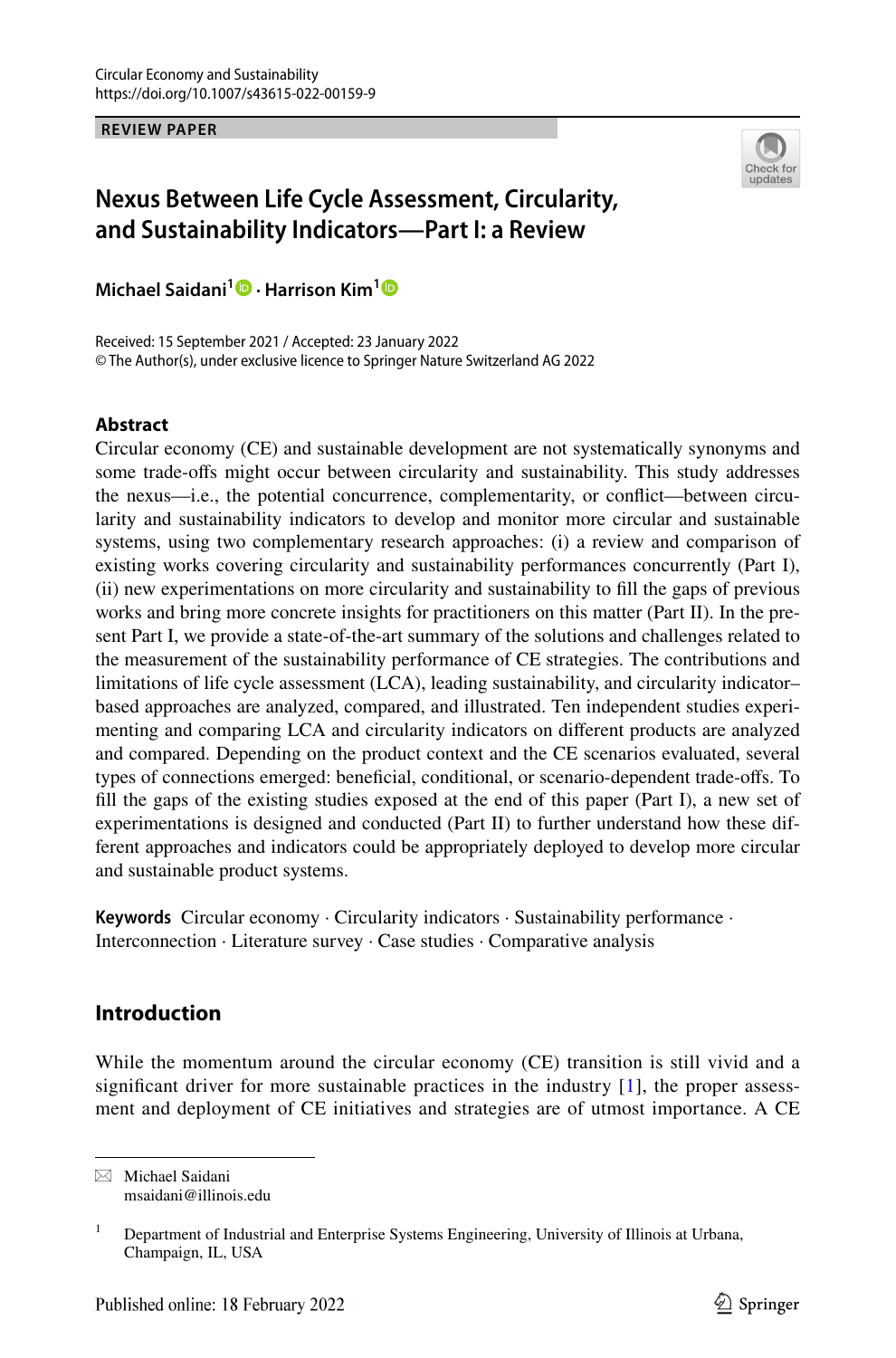model can be seen as a model of production and consumption of goods through closedloop material fows, internalizing environmental externalities linked to the extraction of virgin resources, the generation of waste, and pollution [[2\]](#page-11-1). On the one hand, moving towards more CE practices is increasingly acknowledged to contribute to the sustainable development goals (SDGs) [[3](#page-11-2), [4](#page-11-3)], notably in terms of responsible consumption and production (SDG12). On the other hand, CE and sustainable development are not systematically synonyms. Some trade-ofs might occur between circularity and sustainability indicators—a.k.a. triple bottle line (TBL) indicators. In other words, circularity does not intrinsically ensure better social, economic, and environmental performance, i.e., sustainability.

To efectively monitor the CE transition, its performance measurement is crucial [[3\]](#page-11-2). The sustainability of CE strategies needs to be measured against their linear counterparts to identify and avoid strategies that increase circularity but lead to unintended externalities [[5](#page-11-4)]. For instance, the application of CE principles would encourage recycling to incineration, while energy recovery through incineration could sometimes be more beneficial from an environmental perspective  $[6]$  $[6]$  when performing a life cycle assessment (LCA). More generally, CE principles such as recycling, remanufacturing, or high-durability manufacturing are processes that usually require relatively high energy inputs and generate variable ecological outputs [\[7](#page-11-6)]. Synthetizing the main fndings of 38 previous systematic literature reviews related to the circular economy, Sehnem et al. (2021) highlighted the low maturity of CE-related research and the limited dissemination of CE practices [[8\]](#page-11-7). As an important area for future research, the authors stated that the benefts arising from the adoption of CE from the perspective of sustainability should be further quantifed and discussed. In fact, rather than generically assuming positive impacts in regard to the SDGs, researchers should focus on interdependencies and trade-ofs between circularity and SDGs targets [[8](#page-11-7)].

As a matter of fact, the connection between circularity scores and sustainability performances needs to be further investigated. While the proliferation of circularity indicators has received considerable attention, there is still a lack of critical review on the combinations of methods that specifcally quantify the sustainability impacts of CE strategies [\[5](#page-11-4)]. To Korhonen et al. (2018), scientifc research is needed to secure that the actual environmental impacts of CE work towards sustainability [\[9](#page-11-8)]. To Harris et al. (2021), the implementation of CE models is to improve the environmental performance of society, and CE initiatives must be based on evidence and quantifcation to avoid promoting "circularity for circularity's sake" when it does not contribute to environmental resilience [\[10\]](#page-12-0). In this line, the present study addresses the nexus (i.e., the link, concurrence, complementarity, and/or confict) between circularity indicators (c-indicators) and sustainability indicators (s-indicators) to develop and monitor more circular and sustainable systems, using two complementary research approaches: (i) a review and comparison of existing works covering circularity and sustainability performances simultaneously (Part I), (ii) new experimentations on more circularity and sustainability to fll the gaps of previous works and bring more tangible insights for practitioners on this matter (Part II). In Part I, the research methodology is presented, and the main life cycle-, sustainability-, and circularity-based measurement approaches are frst reviewed (see the ["Materials and Methods](#page-2-0)" section). Then, ten studies applying both LCA and circularity indicators are further analyzed and compared in order to discuss the potential alignment and trade-ofs between sustainability and circularity performances (see the ["Results](#page-4-0)" section). Eventually, elaborations on the current contributions and limitations of the existing literature are made (see the "[Discussion and Perspectives](#page-10-0)" section), before opening up to the Part II of this research work.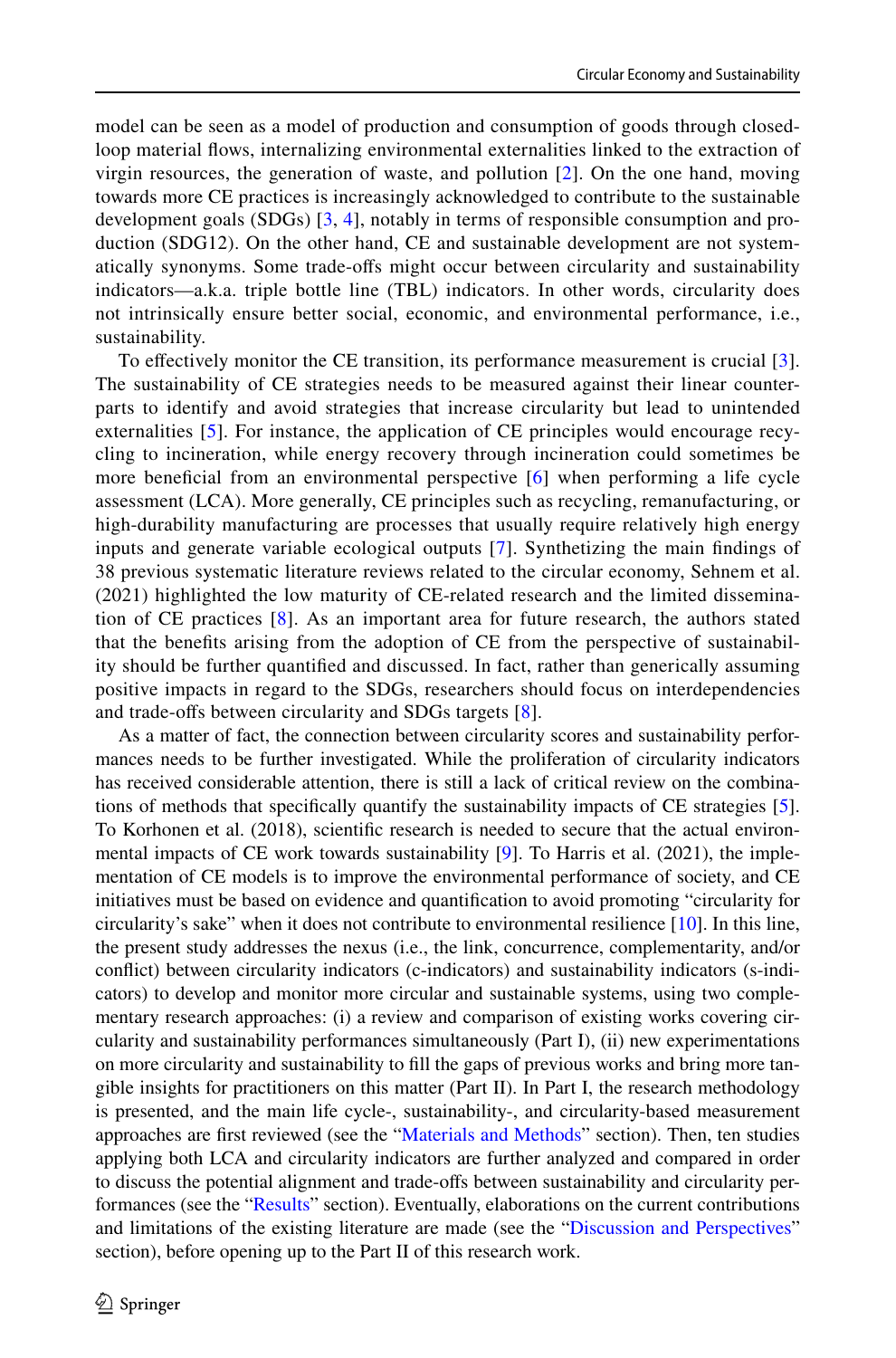## <span id="page-2-0"></span>**Materials and Methods**

In the following, we unfold a state-of-the-art summary of the solutions and challenges related to the measurement of the sustainability performance of CE strategies. By solutions, we mean here any approaches, including tools, methods, and indicators, intended to assess one or several sustainability-related aspects of CE initiatives. First, in the next sub-sections, life cycle-, sustainability-, and circularity-based indicators are further introduced. Then, to identify the studies which apply both LCA and circularity-based approaches on the same object (e.g., product, process, system), the following research string has been used in Google Scholar (for publications in English, and up to 2021): {life cycle assessment OR life cycle analysis OR LCA OR environmental footprint OR life cycle cost OR LCC} AND {circular economy OR circularity} AND {indicators OR metrics OR indexes OR measurement}. In all, ten peer-reviewed studies experimenting with both life cycle–based indicators and circularity indicators have been found and selected for in-depth analysis and comparison.

## **Life Cycle Assessment Indicators**

Life cycle assessment (LCA) is an internationally standardized methodology (ISO 14040-14044, 2006) used for the quantitative environmental impact assessment of products, processes, services, and systems, throughout their life cycles, i.e., from materials acquisition to processing, transportation, usage, and end-of-life phases [\[11](#page-12-1), [12](#page-12-2)]. LCA enables the systematic analysis of material and energy fows associated with products, processes, industrial sectors, and economies. LCA is at the foundation of industrial ecology [[13](#page-12-3)], which seeks to design and manage products and services that meet human needs in a sustainable manner [[14\]](#page-12-4). LCA can be particularly useful in comparing alternate strategies, understanding the trade-ofs between benefts and impacts of diferent systems, and thereby, making informed decisions  $[15-17]$  $[15-17]$  $[15-17]$ . According to ISO standards 14,040 (2006) [\[11](#page-12-1)] and 14,044 (2006) [\[12](#page-12-2)], the purpose of the life cycle impact assessment (LCIA) phase is to establish a linkage between the inventory of elementary fows in the system under study and their potential environmental impacts related to the induced ecological mechanisms. In particular, environmental impact indicators measure the damage caused by human-made actions and products on ecological categories. For instance, the ReCiPe LCIA methodology is a robust impact calculation method that provides characterization factors and normalization methods for calculating impact [\[18\]](#page-12-7). Note that other LCIA methodologies are available to perform an LCA, including complementary or supplementary indicators such as IMPACT 2002+ or CML-IA, as listed in the International Life Cycle Data System (ILCD) Handbook [[19](#page-12-8)].

The state-of-the-art ReCiPe 2016 Midpoint (H) indicators are the ones used in the current project (see Part II). The ReCiPe Midpoint indicators notably quantify the environmental damage in 18 categories, including, for example, global warming potential (kg CO<sub>2</sub> eq.), stratospheric ozone depletion (kg CFC11 eq.), terrestrial acidification (kg  $SO<sub>2</sub>$  eq.), freshwater ecotoxicity (kg 1,4-DCB), and human carcinogenic toxicity (kg 1,4-DCB). A detailed description of the ReCiPe LCIA methodology can be found in Huijbregts et al. (2017) [\[18](#page-12-7)]. The 1.10 version of OpenLCA (open access LCA software) [[20\]](#page-12-9) was used to model the three product alternatives and to conduct the comparative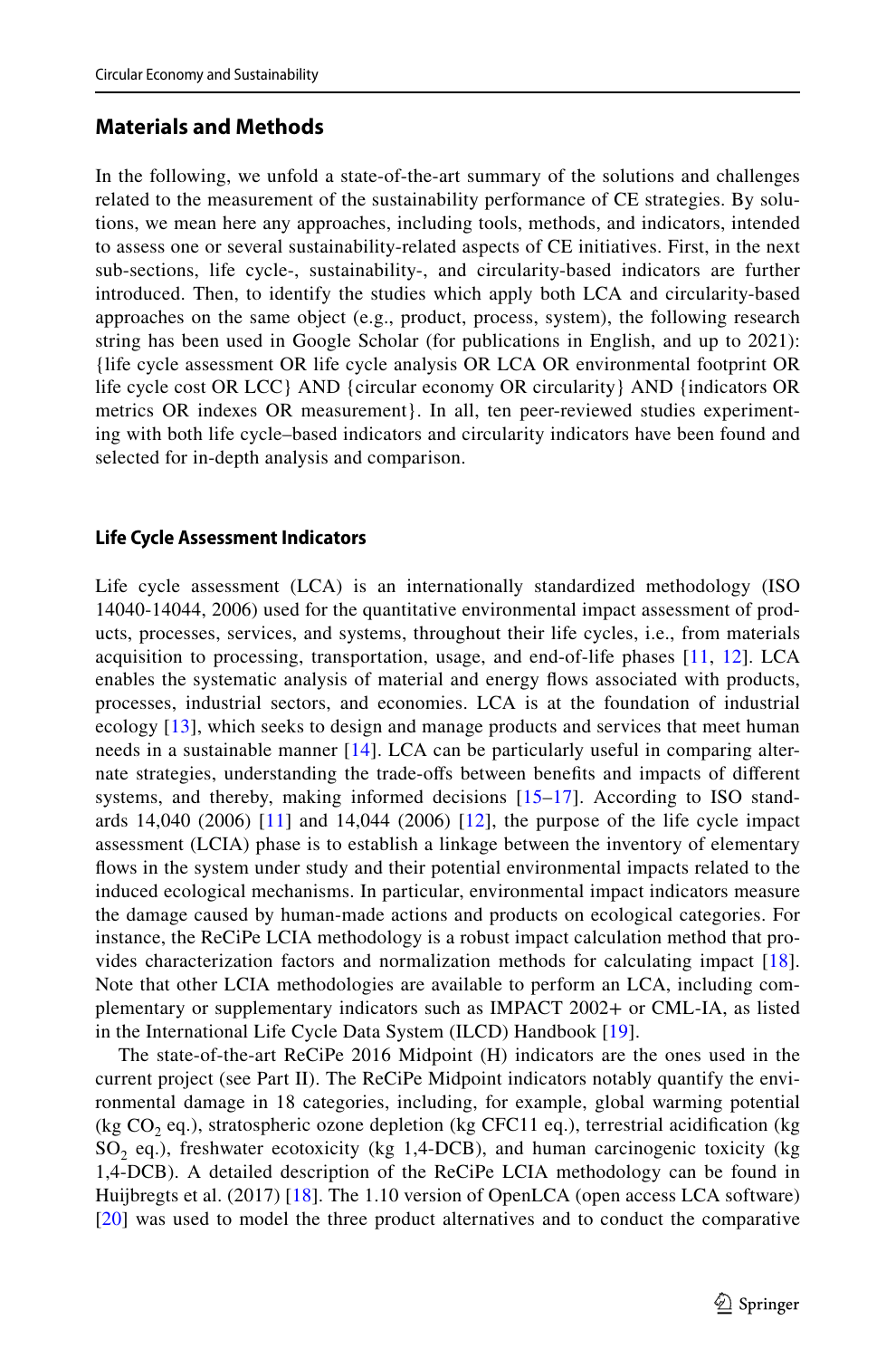LCA. Within OpenLCA, the ecoinvent database 3.2 [[21](#page-12-10), [22](#page-12-11)] and the LCIA ReCiPe 2016 Midpoint (H) have been used to perform the environmental evaluation.

Meanwhile, note that while conducting an LCA is a sound and relevant approach for the quantitative environmental impact assessment of products, it has been stated that its actual applicability in the context of the *ex-ante* evaluation of CE strategies and support for early decision-making is often limited [[23](#page-12-12)]. Further roadblocks of the use of LCA in the industry have been highlighted in the literature  $[24, 25]$  $[24, 25]$  $[24, 25]$  $[24, 25]$  $[24, 25]$ : (i) performing an LCA is often a complex and expert-level task, and communicating the results also requires a certain level of expertise, or the support from environmental experts; (ii) collecting and compiling data (life cycle inventory) can be time-consuming and costly; and (iii) LCA does not allow to identify hotspots or improvement scenarios quickly and to decide between environmental trade-ofs in a straightforward manner, as it is further illustrated and discussed through the experimentations made in Part II of this study. Indeed, one of the aims of this project is to get feedback from future engineers on the applicability and practicability of LCA in comparison with circularity and leading sustainability indicator-based approaches to assess and develop more circular and sustainable products. While LCA-based indicators can be relevant in evaluating the CE performance of products, it appears that several indicators have recently evolved from material fow and life cycle perspective [\[26,](#page-12-15) [27](#page-12-16)], including novel leading sustainability indicators and potentially more appropriate circularity indicators, as further detailed in the following sub-sections.

#### **Leading Sustainability Indicators**

Sustainability indicators have been comprehensively reviewed by scholars. Their classifcation is widely acknowledged and often associated with the TBL dimensions, namely economic, environmental, and social indicators [\[28,](#page-12-17) [29](#page-12-18)]. Kravchenko et al. (2020) built an Excel-based repository of over 290 leading sustainability-related performance indicators that are organized under key CE strategies and business processes [\[30\]](#page-12-19). The CE strategies included are the following: upgrade, repair, and maintenance, reuse, refurbish, remanufacture, repurpose, recycle/cascade, recover, reduce, restore, avoid impacts in raw material sourcing, manufacturing, and product use phase, reinvent the paradigm, and rethink value generation. This database is linked to a decision-making tool for selecting a relevant set of performance indicators to inform and support decisions, aiming at the sustainability screening of alternative circular solutions in terms of environmental, social, and business potential. In the present project, this Excel-based tool [\[30\]](#page-12-19) has been used by the engineering students to identify and select the leading sustainability indicators relevant to compare the three product alternatives (see Part II).

Importantly, leading environmental performance indicators have the ability to produce simpler measures of environmental aspects that can inspire efective actions for improving the environmental performance of products [\[23\]](#page-12-12). Leading s-indicators appear thus as an ad hoc and commendable solution to assess the sustainability performance of CE initiatives: "For a meaningful ex-ante sustainability assessment, leading indicators are preferred over lagging, as they can be used to plan and monitor the efectiveness of proposed actions by focusing on critical areas or resolving any uncertainty early in the planning and development process" [\[23](#page-12-12)]. In fact, leading indicators infuence future performance and give future prediction and changes in the future economic cycle. They are considered simple "input/output" indicators, and thus ofer better measurability and control over impact. Examples of leading s-indicators include the following: (i) on the economic side, the total material costs, processing cost per unit, cost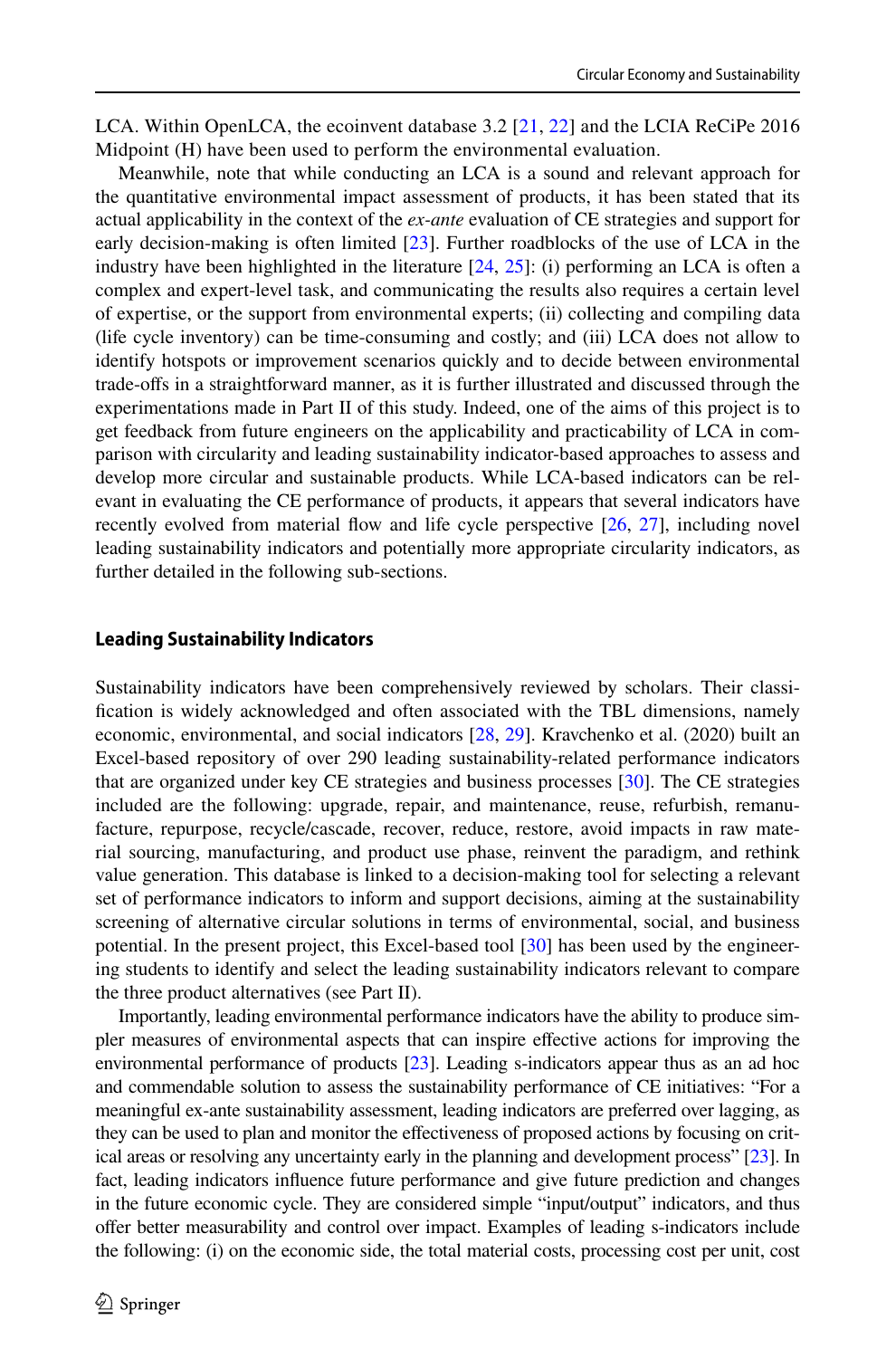of user education, or maintainable period after sales; (ii) on the environmental side, the fraction of renewable raw materials, the fraction of reused components, or energy consumption for disassembly; and (iii) on the social side, the mist/dust level at working stations, or exposure to corrosive/toxic chemicals. On the other hand, lagging indicators analyze past performance, give past data, and delayed reaction to the economic cycle. They are considered "outcome/ impact" indicators (e.g., global warming potential, ozone depletion, customer retention, gross margin) and offer a higher certainty of data (e.g., LCIA results).

#### **Circularity Indicators**

In parallel, the number of circularity indicators has considerably increased in the past few years, leading to both utility and fuzziness regarding their purpose and application. C-indicators can be defned as measuring instruments aiming to quantify the performance and progress of systems from a CE perspective [\[31](#page-12-20)]. Here, to evaluate, compare, and augment the circularity of the three product alternatives used for this project, the focus is put on product circularity indicators [\[32\]](#page-12-21), i.e., at the micro-scale of CE implementation [[33](#page-12-22)–[36\]](#page-12-23). More details on the classifcation of CE indicators can be found in the taxonomy of the 55 sets of c-indicators proposed by Saidani et al. (2019) [[37\]](#page-13-0) and in the multiple correspondence analysis of 63 CE metrics made by Parchomenko et al. (2019) [[32\]](#page-12-21). More recently, based on an up-to-date and systematic literature review, Ross Lindgreen et al. (2020) performed a critical analysis on 74 approaches, methods, and tools to assess CE at the micro-level [\[35](#page-12-24)]. On this basis, they advocated for a closer collaboration between researchers and practitioners to consider end-user needs in the design of CE assessment approaches.

Additionally, through a previous workshop experimenting with four c-indicators on an industrial product [\[31](#page-12-20)], empirical pieces of evidence have been brought on how product c-indicators can be suitable to help design more circular products. The material circularity indicator (MCI), circular economy indicator prototype (CEIP), circularity potential indicator (CPI), and circular economy toolkit (CET) have been positioned among the pool of eco-design tools and along the design and development process of products. It has been shown that they can quickly guide practitioners towards areas of improvement and promising CE strategies. In the present study, nine product c-indicators are tested by two consecutive classes (in 2020 and 2021) of engineering master students, namely (i) the MCI, (ii) CEIP, (iii) CPI, (iv) CET, (v) circularity calculator (CC), (vi) circular economy index (CEI), (vii) circularity (CIRC), and longevity (LONG) indicators. More information for each of these c-indicators can be found in the database linked to the taxonomy of CE indicators [\[37](#page-13-0)], now available online ([http://](http://circulareconomyindicators.com/) [circulareconomyindicators.com/](http://circulareconomyindicators.com/)). The latest c-indicator that has been experimented, during the second session (class of 2021), is the concept circularity evaluation tool (CCET) [\[38](#page-13-1)]. The Excel-based CCET has been developed for the evaluation of alternative product concepts in terms of their circularity potential in the early stages of product design and development.

## <span id="page-4-0"></span>**Results**

#### **Trade‑ofs Between the Circularity and Sustainability Performance of Products**

Nikolaou et al. (2021) examined the existing CE and sustainability literature on a triplelevel analysis (at a micro-, meso-, and macro-level) within the engineering and management felds [\[39\]](#page-13-2). They noted that although some scholars support the positive efects of CE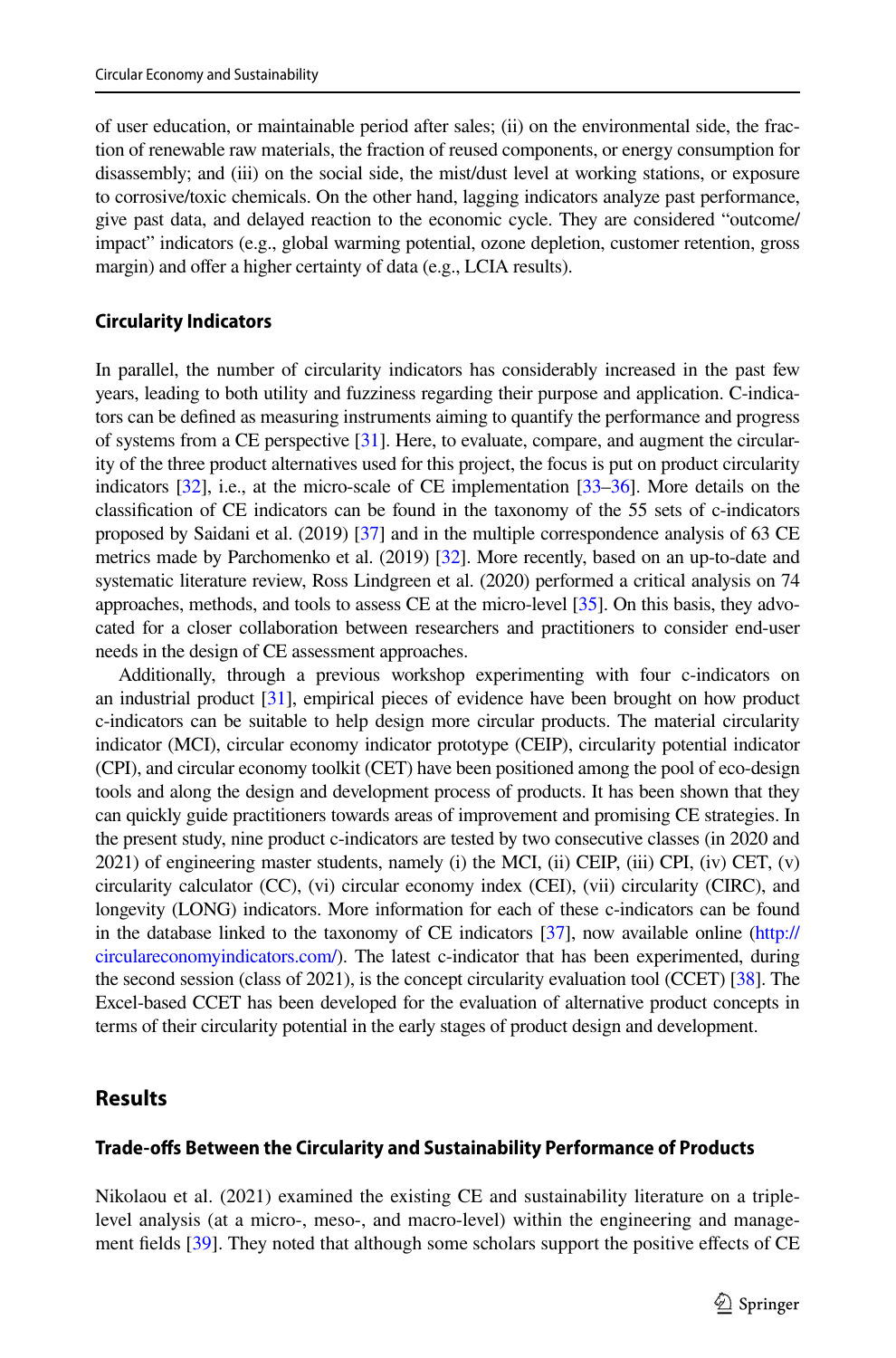practices on the production stages, others emphasize its adverse efects on the environment and natural resources. As such, they concluded that the eco-efficiency of resources and the positive impacts of CE on sustainability are a crucial academic area that should be further examined by researchers [\[39\]](#page-13-2). Bocken et al. (2021) provided an up-to-date landscape and classifcation over time of circular and sustainable business model experimentations [[40](#page-13-3)], including a mapping by (i) types of experiments (business experiment case, experimentation as research method, review/conceptual work), (ii) research domains (transitions, business, engineering, design), and (iii) tools and approaches (lean startup, efectuation, business model canvas, innovation funnel). Similar to the experimentation of circular and sustainable business models, the application of circularity indicators and their positioning among other tools such as LCA to design more circular and sustainable systems is still emerging [\[40\]](#page-13-3).

According to Geissdoerfer et al. (2017), the TBL is the system prioritized for sustainability, while the economic system is prioritized in a CE with the goal of eliminating all resource inputs into and leakages out of the system  $[41]$  $[41]$ . Three main relationship types between the CE and sustainability have been conceptualized and formalized [[41](#page-13-4)]: (i) conditional relation (i.e., CE is one of the conditions for a sustainable system, could be necessary but not sufficient); (ii) beneficial relation (i.e., more circularity induces more sustainability); and (iii) trade-of relation (e.g., a CE strategy having costs and benefts in regard to sustainability). In this line, Schroeder et al. (2019) positioned the contribution of CE practices to the SDGs [\[42\]](#page-13-5). CE practices can have a strong link and direct contribution to several SDGs, such as the SDG 12 "Responsible consumption and production," and an indirect contribution to complementary SDGs, such as the SDG 11 "Sustainable cities and communities." In parallel, achieving key targets related to other SDGs, such as the SDG 9 "Industry, innovation and infrastructure" or SDG 13 "Climate action," could contribute towards augmented CE practices.

Nevertheless, the aggregation of sustainability-related indicators is still a debated challenge for sound decision-making and well-justifed interpretations [[43](#page-13-6)]. In practice, decision-making for product circularity and sustainability could be a challenging task, where complex trade-ofs might occur, such as a design decision between the minimization of energy use or the reduction of waste generation. More sustainability-related trade-of types, situations, and occurrences are described in Kravchenko et al. (2020) [[30](#page-12-19)]. These trade-offs between sustainability and circularity aspects, when not considered or misinterpreted, may lead to uninformed decision-making and undesired outcomes. On this basis, Kravchenko et al. (2020) came up with four critical criteria to integrate when developing decision support tools to deal with sustainability-related trade-off situations  $[30]$ : (i) it is fundamental "to enable elicitation of sustainability objectives and use relevant tools to reveal tradeofs"; (ii) it is important "to provide several prioritization principles in conjunction to assist trade-ofs understanding and management"; (iii) it is key "to enable the evaluation of tradeof acceptability"; and (iv) it is essential "to develop tools and procedures that are relatively easy to be implemented by industrial practitioners" [\[30\]](#page-12-19).

Additionally, life cycle thinking and CE can "interact and feed off each other" [[6](#page-11-5)]. On the one hand, c-indicators can be deployed during the eco-design process [[30](#page-12-19)]. On the other hand, LCA can be used to evaluate CE projects. Still, in this case, it is not free from methodological challenges such as the impact allocation of CE loops, e.g., between different stakeholders or for multiple life products and components, although, in some cases, CE and LCA can have opposing views. In fact, product circularity, material efficiency, and environmental performance do not necessarily correlate [\[44\]](#page-13-7). For instance, the pure application of CE principles would basically encourage recycling, while energy recovery could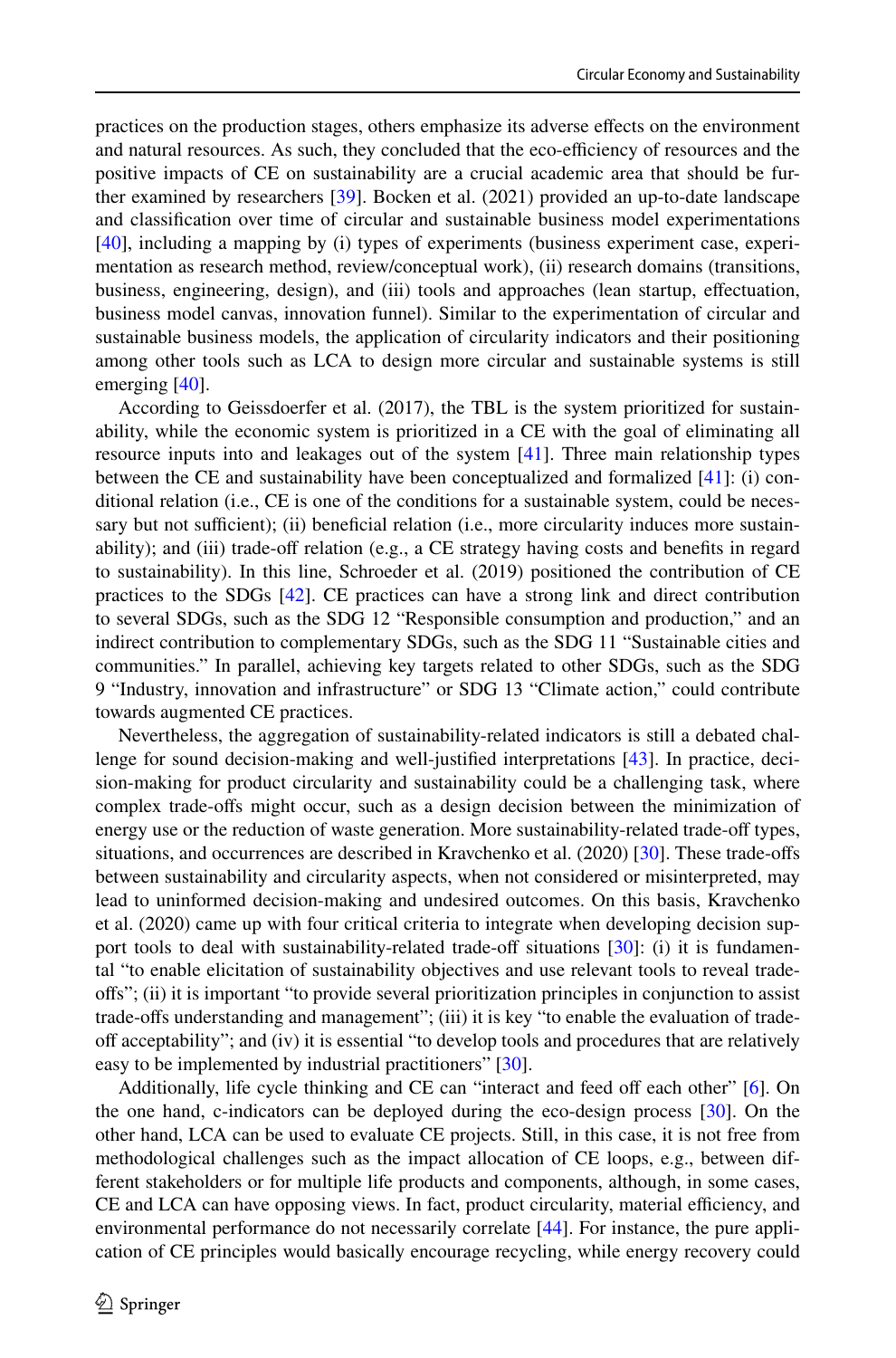sometimes be more beneficial [[6](#page-11-5)], according to an LCA. Also, from a life cycle perspective, systematically seeking to close-the-loop using recycled materials (e.g., recycled plastics) is not always the most sustainable solution in comparison to the use of new plastics, e.g., leading to weight reduction in transportation systems and thus decreasing the fuel consumption and related emissions over their lifetime [[45](#page-13-8), [46\]](#page-13-9). More recently, Niero et al. (2021) investigated if "life cycle assessment enough to address unintended side efects from circular economy initiatives?" [[47](#page-13-10)]. They argued that the ability of LCA to address rebound efects from CE initiatives is limited because "LCA can model how diferent product systems interact with each other, but does not attend to the socio-technical dynamics taking place within and across diferent life cycle phases" [[47](#page-13-10)].

#### **Connection Between LCA‑Based and Circularity Indicators**

In what follows, we review, analyze, and discuss the extant connection (i.e., the possible synergies, complementarities, or conficts) between the outputs of LCA-, c-indicator-, and s-indicator-based approaches published in the literature, according to the three main relationship types between the CE and sustainability aforementioned, namely (i) conditional, (ii) benefcial, and (iii) trade-of relations. To ensure the scientifc soundness (i.e., the rigor, reliability, and validity) of the case studies scrutinized here, only examples from international peer-reviewed journals are considered. In all, ten independent studies experimenting and comparing LCA and C-indicators concurrently on the same application cases have been found, as described hereafter and synthesized in Table [1](#page-7-0). Note that while several recent studies are covering both sustainability and circular economy concurrently [[3](#page-11-2), [5](#page-11-4)], this study only focuses on quantitative studies applying LCA- and circularity-based indicators on the same case studies, for comparison purposes and analysis of trade-ofs.

Walker et al. (2018) used an LCA-based approach to calculate the potential environ-mental impact of five CE scenarios in terms of carbon footprint [\[48\]](#page-13-11). In their case study on tidal turbine parts, they included the recovery and reuse of materials from the supply chain and at end-of-life. The results were compared to three material circularity indicators, namely the MCI, CET, and CEIP. The two takeaways of their study were the following: (i) "LCA methodologies based around end-of-life approaches are well placed for quantifying the environmental benefits of material efficiency and CE strategies; and (ii) when applying indicators relating to the circularity of materials, these should also be supported by LCAbased studies" [\[48\]](#page-13-11). Overall, in their case study, an increase in the c-indicators score leads to a reduction of the carbon footprint.

Other researchers started to investigate (i) whether c-indicators and LCA provide the same results in the assessment of circular strategies and (ii) what are the challenges of applying LCA to a circular system. Interestingly, two case studies were carried out by scientifc from the International Reference Center for Life Cycle of Products, Services and Systems (CIRAIG) to bring new elements on this topical issue: (i) one on the end-oflife management of tires [\[49\]](#page-13-12) and (ii) one on a closed-loop system for plastic bottle [[44](#page-13-7)]. According to Lonca et al. (2020), there are two implicit assumptions behind the construction of c-indicators that need to be checked  $[44]$  $[44]$  $[44]$ : (i) closing material loops at a product level leads to improvements in material efficiency for the economy as a whole, and (ii) maximizing material circularity contributes to mitigating environmental impacts (i.e., increasing the recirculation of materials instead of using virgin material supply should translate into broader environmental benefts). The authors tested these two statements at diferent scales through a case study on the circularity plastic bottles made of PET in the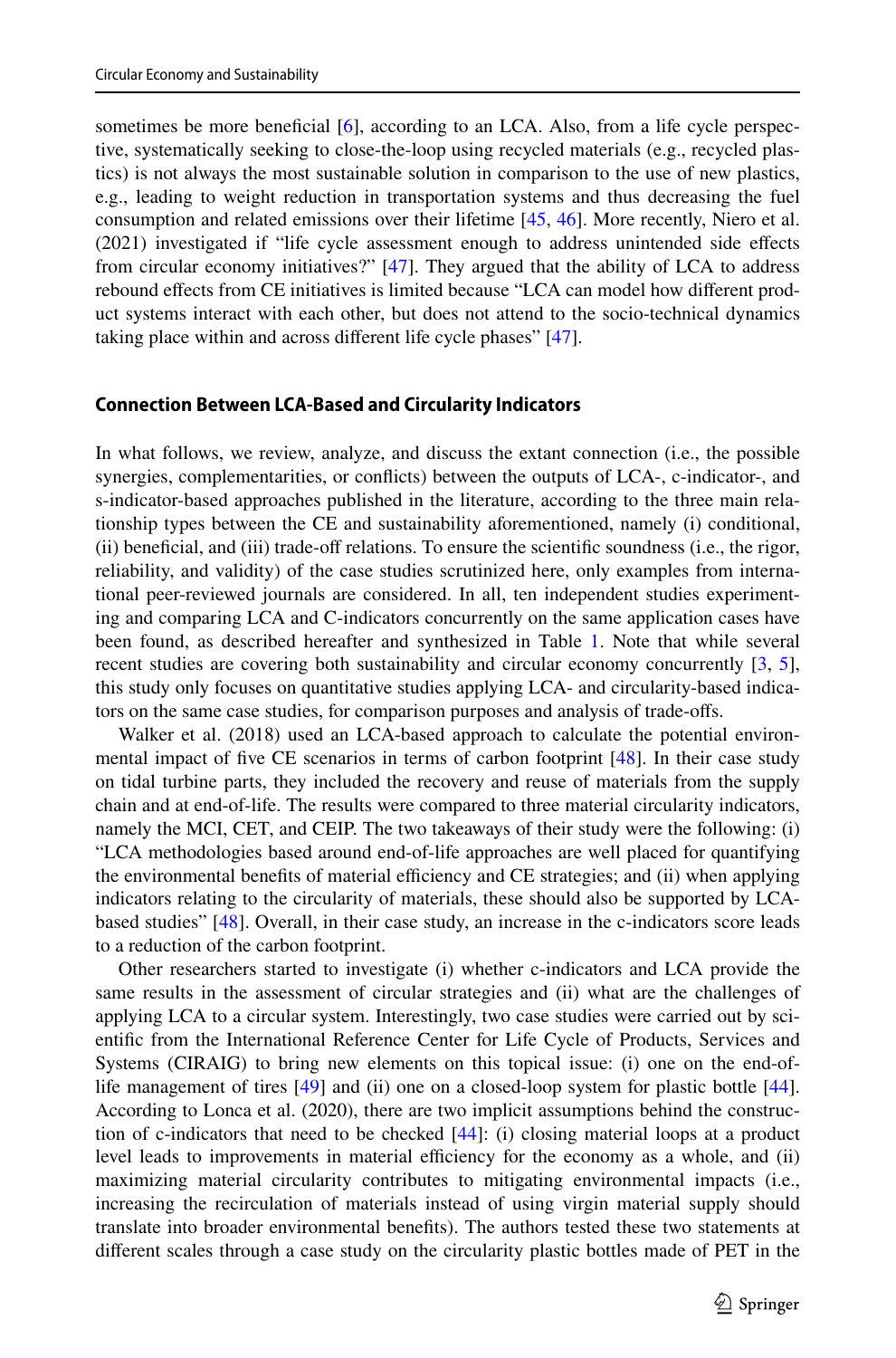| Authors                                                 | Sustainability/LCA indica-<br>tors                                                                                       | Circularity indicators     | Types of relations                       | Products/sectors                                              | CE scenarios                                                                        |
|---------------------------------------------------------|--------------------------------------------------------------------------------------------------------------------------|----------------------------|------------------------------------------|---------------------------------------------------------------|-------------------------------------------------------------------------------------|
| Walker et al. (2018) [48]                               | Global warming potential                                                                                                 | MCI; CET; CEIP             | Beneficial                               | Tidal turbine                                                 | Reuse; recovery                                                                     |
| Lonca et al. (2018) [49]                                | Human health; ecosystem<br>quality                                                                                       | MCI                        | Trade-offs (scenario-<br>dependent)      | Tires                                                         | Regrooving; retreading                                                              |
| Niero and Kalmar (2019)<br>[26]                         | particulate matter; water<br>depletion; acidification;<br>Global warming poten-<br>tial; abiotic resource<br>consumption | MCI: MRS                   | Trade-offs (scenario-<br>dependent)      | Packaging                                                     | Recycling; reuse                                                                    |
| Lonca et al. (2020) [44]                                | Global warming potential                                                                                                 | MCI                        | Trade-offs (scenario-<br>dependent)      | Plastic bottles                                               | Recycling; closed-loop;<br>bio-based                                                |
| Linder et al. $(2020)$ [7]                              | depletion; environmental<br>Global warming poten-<br>tial; abiotic resource<br>priority strategies                       | PCM                        | Beneficial/conditional                   | Set of 18 products (arm-<br>chair, elevator, laptop,<br>etc.) | Maintenance; reuse;<br>remanufacturing<br>refurbishing;<br>renewable;<br>recycling; |
| Bracquené et al. (2020)<br>[50]                         | ReCiPe (H) Endpoint                                                                                                      | PCI, a derivate of the MCI | Beneficial (under certain<br>conditions) | Washing machines                                              | Circular material sourcing;<br>recycling; PSS                                       |
| Braakman et al. (2021)<br>$\overline{51}$               | Life cycle costs                                                                                                         | BCI, a derivate of the MCI | Beneficial (up to a certain<br>limit)    | Building                                                      | Recycling;<br>bio-based                                                             |
| Schulte et al. (2021) [52]                              | Global warming potential                                                                                                 | CIRC                       | Beneficial/conditional                   | Catheter                                                      | Remanufacturing                                                                     |
| Ruff-Salís et al. (2021) [54] Global warming potential; | tion; ecotoxicity; cumula-<br>tion; marine eutrophica-<br>freshwater eutrophica-<br>tive energy                          | MCI                        | Trade-offs                               | Urban agriculture                                             | Bio-based; recycling;<br>compost                                                    |
| Glogic et al. (2021) [55]                               | Human health; ecosystem<br>quality; resource deple-<br>tion                                                              | MCI                        | <b>Beneficial</b>                        | <b>Alkaline</b> batteries                                     | Recycling                                                                           |

<span id="page-7-0"></span> $\underline{\textcircled{\tiny 2}}$  Springer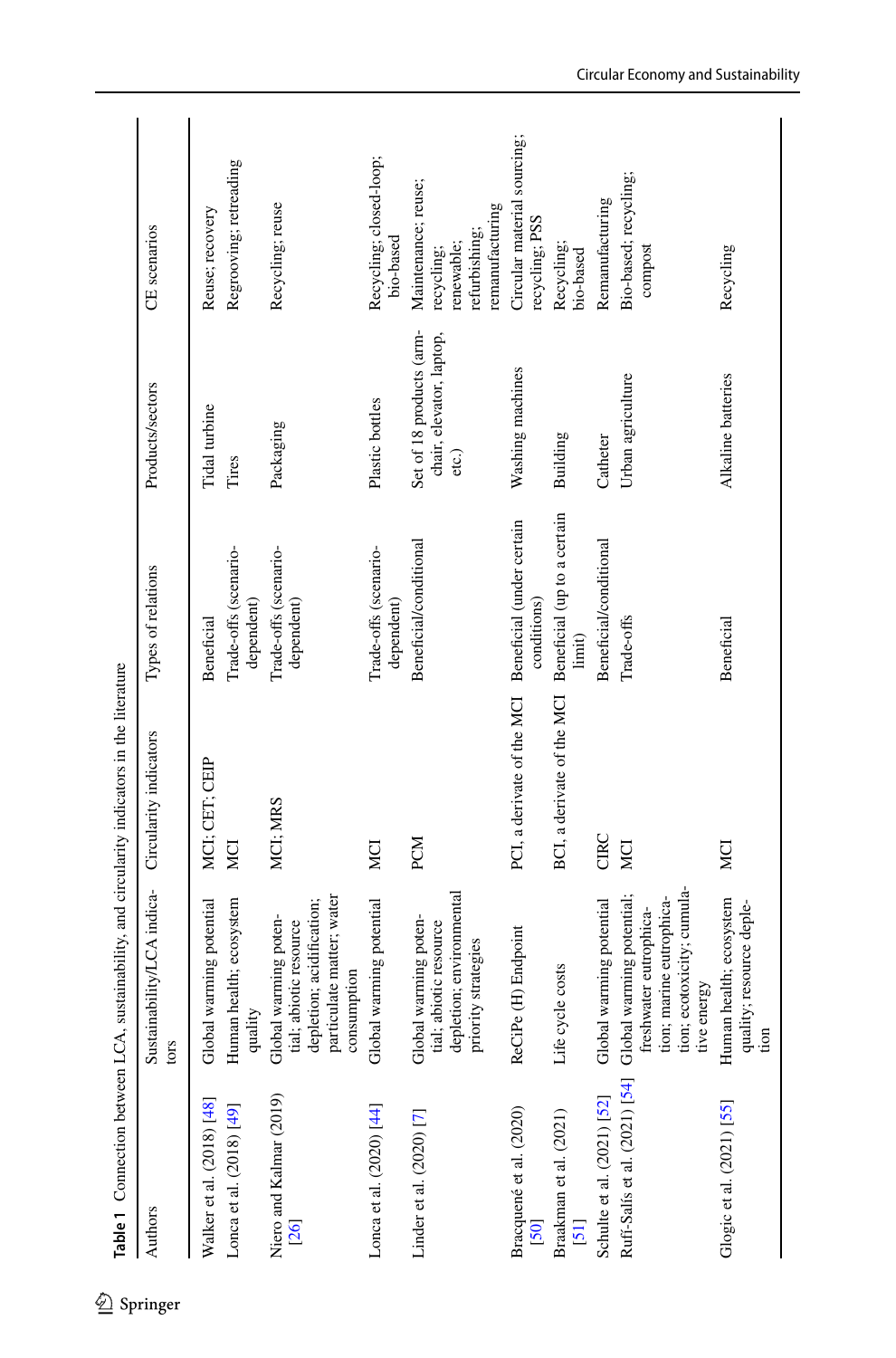US market. To do so, they combined the MCI and LCA to both assess the material efficiency and environmental performance [[44](#page-13-7)]. On one side, the MCI showed that closing the material loops at the product level increases material circularity for specifc plastic bottle brands but not in the PET market as a whole. On the other side, LCA indicators revealed that increasing the closed-loop recycling of PET bottles is environmentally benefcial at a product level.

Such trade-ofs can be mapped in a two-dimensional chart (e.g., with the x-axis representing the circularity performance, and the y-axis the reduction of environmental impacts, where quadrants I (upper left corner) and III (lower right corner), being the ones with tradeofs on circularity and environmental impacts, quadrant II (upper right corner) delimitating a win-win situation, and quadrant IV (lower left corner) a lose-lose situation). On this basis, Lonca et al. (2018) compared two circularity strategies (regrooving and retreading) to recover end-of-life tires from heavy-duty vehicles in Brazil [[49](#page-13-12)]: (i) regrooving allowed an increase of the lifetime by 30.5% and a decrease of fuel consumption by 5.4%, while (ii) retreading increased the lifetime by 50% but augmented the consumption of duel by 6.8%. Considering both the MCI (for circularity) and ReCiPe Endpoints indicators (human health and ecosystem quality), the regrooving option was situated in quadrant II (benefcial, winwin situation) while the retreading option was in between quadrants I and IV (showing critical trade-ofs).

Niero and Kalbar (2019) coupled fve LCA-based indicators with two material circularity-based indicators via multicriteria decision analysis (MCDA) to deal with conficting situations where the selection of the best product alternative or strategy can be infuenced and biased by the choice of a specifc indicator [\[26\]](#page-12-15). The two material c-indicators considered were (i) the MCI and (ii) the material reutilization score (MRS). The five environmental impact indicators were (i) climate change, (ii) abiotic resource depletion, (iii) acidifcation, (iv) particulate matter, and (v) water consumption. Applied to diferent packaging alternatives, the separate use of c-indicators and LCA-based indicators resulted in trade-ofs, and no alternative could have been thus easily selected. To resolve these trade-ofs or conficts, they applied the MCDA method TOPSIS (Technique for Order of Preference by Similarity to Ideal Solution) to rank the alternatives and identify the best one. Yet, using a similar approach to other cases or with other indicators, it is not guaranteed that diferent weighting confgurations would not lead to diferent results.

Linder et al. (2020) also noticed that there are few published empirical tests of c-indicators, notably on the same test across more than one product or several variations of a similar product [\[7](#page-11-6)]. To bridge part of this gap, they applied their product-level circularity metric (PCM) to a set of 18 products and compared the PCM scores to three environmental impact indicators calculated through LCA, namely (i) global warming potential, (ii) abiotic depletion potential, and (iii) environmental priority strategies. For each of these LCA-based indicators, the authors found an inverse relationship between a product's PCM score and the LCA score, meaning that a higher circularity performance leads to a diminution of environmental impacts for their experimental sample of 18 products. While Linder and his colleagues (2020) acknowledged that their results could not be generalized to all products in all places [[7](#page-11-6)], they gave a relevant contribution in understanding the general relationship between product-level circularity and environmental impact. If similar results and correspondence could be achieved for a wider pool of products and c-indicators, the use of these c-indicators would offer industrialists an alternative to conducting lengthy and labor-intensive LCA. Indeed, while the authors demonstrated that the PCM is relatively inexpensive to estimate and easy to interpret for simple manufactured products, they mentioned it is not optimal to deal with more complex products that have many diferent cycles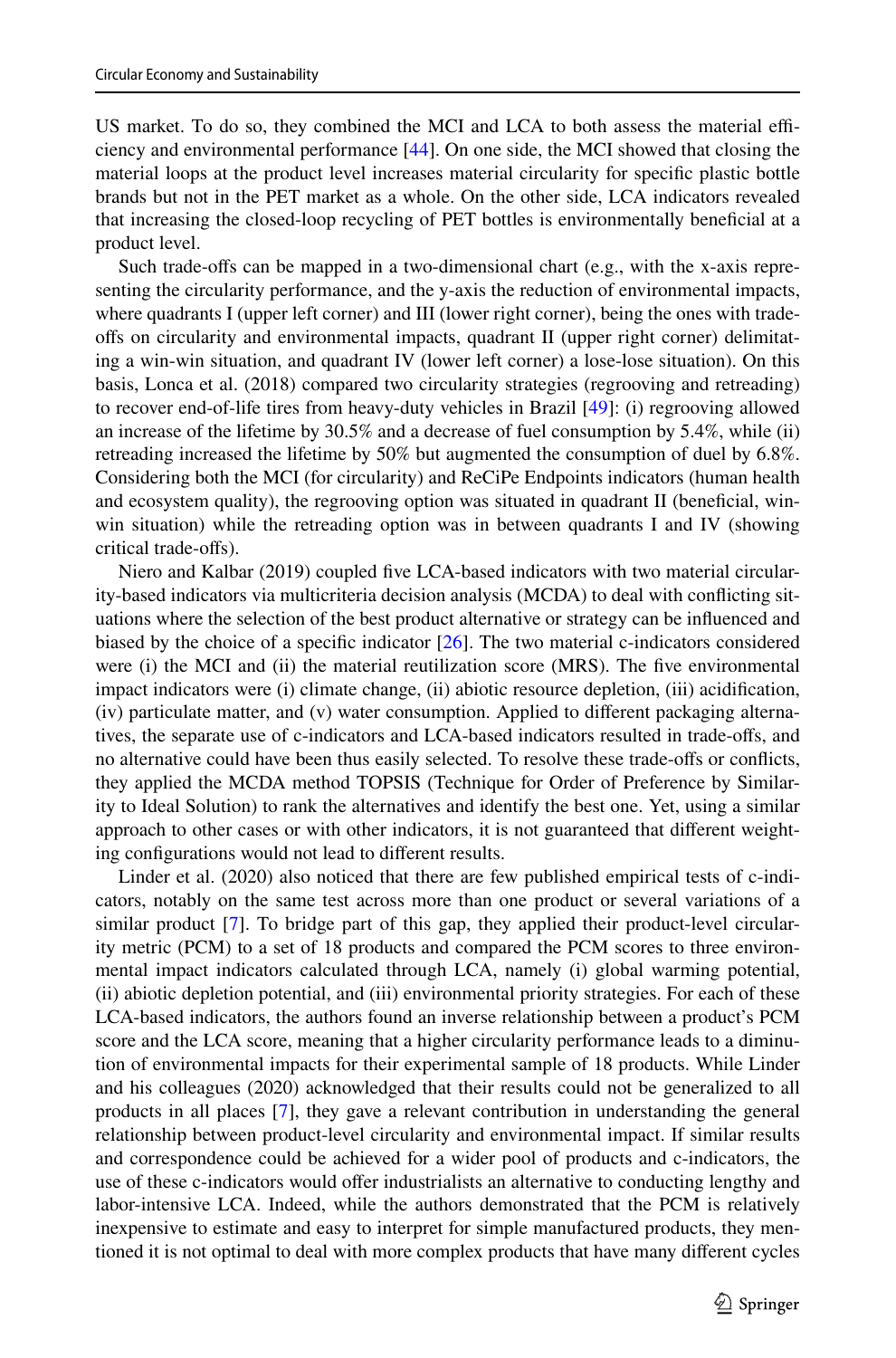and sub-assemblies [[7](#page-11-6)]. As such, they encourage future research work to conduct similar tests to a larger variety of products and c-indicators.

Bracquené et al. (2020) applied the product circularity indicator (PCI) to a case study for circular washing machines [\[50\]](#page-13-13). The potential trade-of between increasing circularity and minimizing the environmental burden of the washing machines has been investigated using attributional LCA to quantify the potential environmental impact of the product system. For the LCA part, the ecoinvent database 3.3 and the ReCiPe (H) Endpoint method with the European dataset have been deployed. The authors compared the PCI (score between 0 and 1, which measures the circularity of fows) and LCA results (environmental burden in eco-Pts) for the baseline with fve improvement strategies based on CE thinking: material selection, collection rate, material recycling, enhanced recycling, and product-service system (PSS). Due to the high energy consumption during each wash cycle, the use phase was identifed as the life stage with the highest environmental burden. This highlighted the first potential trade-off when dealing with energy-using products because the circularity measure does not take into account the burden of energy requirement during the use phase. Though, in total, the LCA results confrmed that the PSS strategy could both increase the circularity and decrease the environmental burden of the product system, under the following condition: the washing machines can be successfully refurbished every six years, and the majority of the components can be reused three times.

Braakman et al. (2021) investigated the infuence of building design on life cycle costs (LCC) and level of circularity (LoC)  $[51]$  $[51]$  $[51]$ . The relationship between the LCC and the LoC was quantifed using the building circularity indicators (BCI), which is a derivative of the MCI customed for the construction and building industry. When replacing virgin materials with recycled or biological materials and using building products that can be disassembled relatively easily, the results showed that it is possible to double the LoC to 0.41 compared to the initial design having an LoC of 0.20 [\[51\]](#page-13-14). The results also revealed that increasing the circularity level would result in a considerable increase in the product costs. Schulte et al. (2021) deployed both LCA and a circularity indicator measuring multiple life cycles to compare the environmental and systemic diferences between a newly manufactured catheter and a remanufacturing one [[52](#page-13-15)]. From the LCA standpoint, the results revealed that using the remanufactured catheter reduces the global warming impact by 50.4% and the abiotic resource use by 28.8%. They notably used an ad hoc version of the CIRC indicator developed by Figge et al.  $(2018)$  [\[53\]](#page-13-18), which quantifies the number of times a resource passes a product system through diferent product cycles in the value chain [[52](#page-13-15)]. Overall, the circular product system showed a decrease in the environmental impact mainly due to the mitigation of primary plastic production and processing, though the circular product system requires more electricity, as well as detergents disinfectants to close the loop. From the system perspective, the fndings suggested that the environmental savings increase with increasing collection rates of catheters.

Rufí-Salís et al. (2021) examined the environmental and circularity performance of diferent CE strategies in urban agriculture systems [\[54\]](#page-13-16). They combined LCA and the MCI to compare "the baseline scenario of a Mediterranean rooftop greenhouse with 13 CE strategies" [[54](#page-13-16)]. The results show that "the MCI score for all strategies was biased by overweighting of the water subsystem in the mass balance" [[54](#page-13-16)]. To address this issue, they came up with a series of modifcations to the circularity assessment, calculating specifc MCI scores for every subsystem before coupling them with LCA indicators. Glogic et al. (2021) also combined MCI and LCA scores to several scenarios for the circularity improvement of alkaline batteries while considering their potential impacts on the environment concurrently [[55](#page-13-17)]. Their results showed that improving circularity generally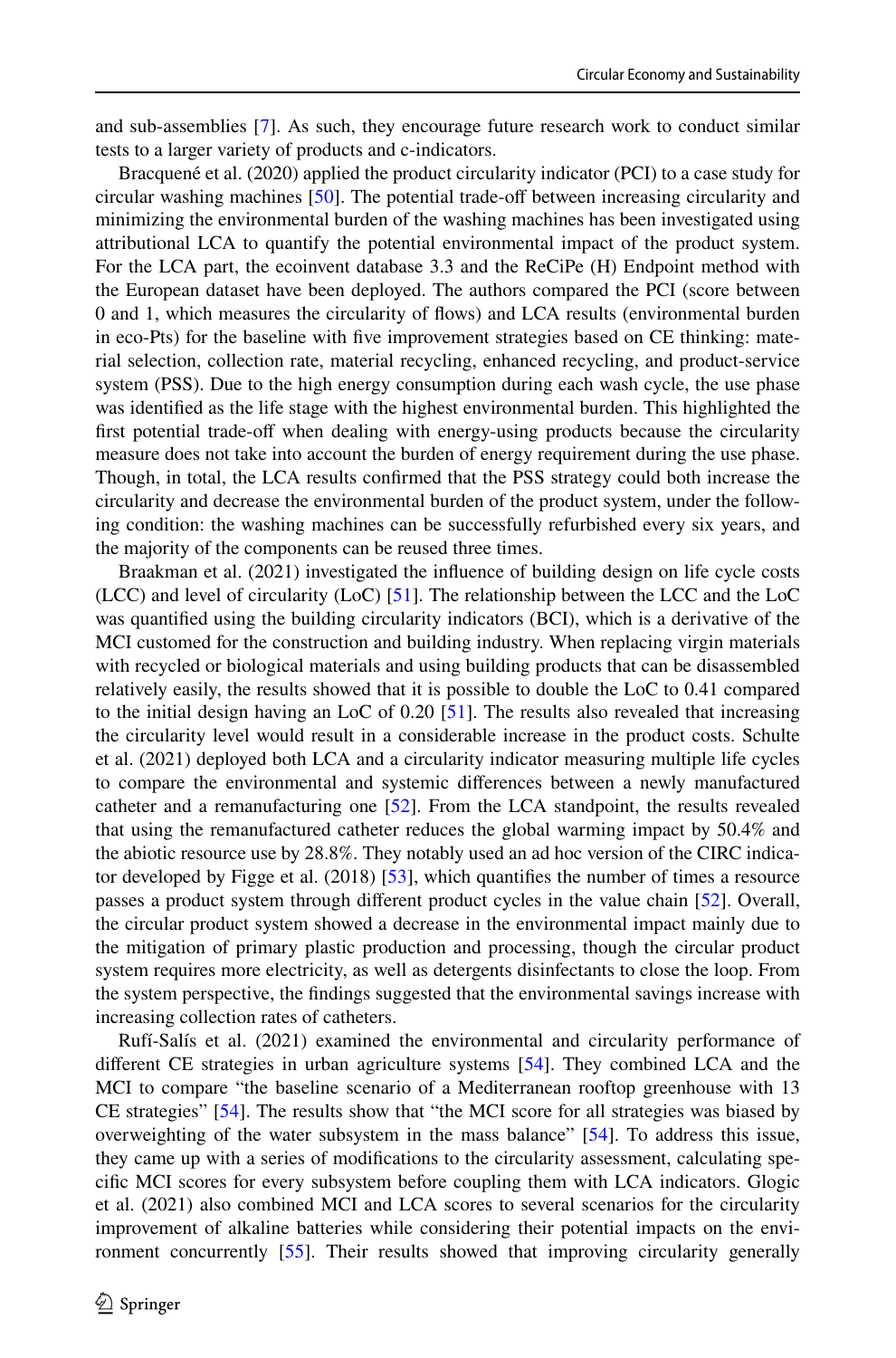contributes to a mitigation of the environmental impacts, but with a specifc variability depending on the circular scenarios. For instance, an increase of MCI score by 14% for two recycling scenarios could translate to a slight reduction of impacts in one case (from 0.06 to 1.6%) and a large reduction in another (from 9.8 to 56.2%). Note that other recent studies have quantifed diferent circular and end-of-life scenarios using LCA (e.g., Levänen et al., 2021), showing trade-ofs as well between circularity and environmental sustainability, but these are out of the scope of the present study as they are not directly or purposefully comparing the LCA results with any specifc and quantitative circularity indicators [\[56\]](#page-13-19).

## <span id="page-10-0"></span>**Discussion and Perspectives**

The connection between circularity scores and environmental performance quantifed through LCA has recently been investigated by numerous authors. While they are demonstrating diferent types of relationships, as summarized in Table [1,](#page-7-0) the current and available studies present several shortcomings, including (i) a lack of diversity in the product-level c-indicators tested (most intrinsic c-indicators measuring the circularity of material fows such as the MCI), (ii) a lack of comparison between the different c-indicators deployed within the same study, (iii) a lack of discussion on potential environmental impact tradeofs between diferent LCA indicators when comparing multiple CE strategies, and (iv) a lack of critical analysis and feedback on the complementary between LCA and circularity indicator-based tools. In fact, these existing studies mainly focused on the quantitative intrinsic results of LCA-based and circularity-based indicators, without discussing, e.g., their usability, ease of implementation, or robustness to actually being deployed practically and in a sound manner during the design and development process. In addition, as the TBL approach to sustainability measurement includes environmental, economic, and social indicators, Boyer et al. (2021) recently argued that the assessment of the circularity performance should consider three dimensions [[57](#page-13-20)]: "(i) high material recirculation, (ii) high utilization, and (iii) high endurance in products and service oferings" [\[57\]](#page-13-20).

As Mannan and Al-Ghamdi recall (2022), "the combination of LCA and CE can result in more in-depth analysis and a better understanding of economic, social, and environmental sustainability" [\[58\]](#page-13-21). In this line, further studies need to be conducted to systematically validate the underlying assumption that going towards more circularity would bring more sustainable benefts to take advantage of the cheaper and more accessible approach that c-indicators could bring in various industrial and business practices [\[7\]](#page-11-6). Ideally, providing the tool, framework, or platform, enabling the automatic evaluation of whether an enhancement of the circularity performance leads to sustainable benefts would be great and timely progress in this feld. Also, while the scope of this project is focusing on products, it would be interesting to gain additional insights on the use of life cycle- and circularity-based approaches to assess, monitor, and improve the sustainability and circularity performance at diferent levels of the CE implementation, such as the company level [[59](#page-13-22)]. Thus, additional case studies are still needed to draw more robust and solid conclusions, as well as to further experiment how diferent practitioners (e.g., novices, students, LCA experts, seniors in the industry) handle these diferent indicator-based approaches for more circularity and sustainability. Importantly, as the ISO standard for measuring and assessing circularity is still under development (see the ISO Technical Committee ISO/TC 323), such complementary studies would be of utmost importance.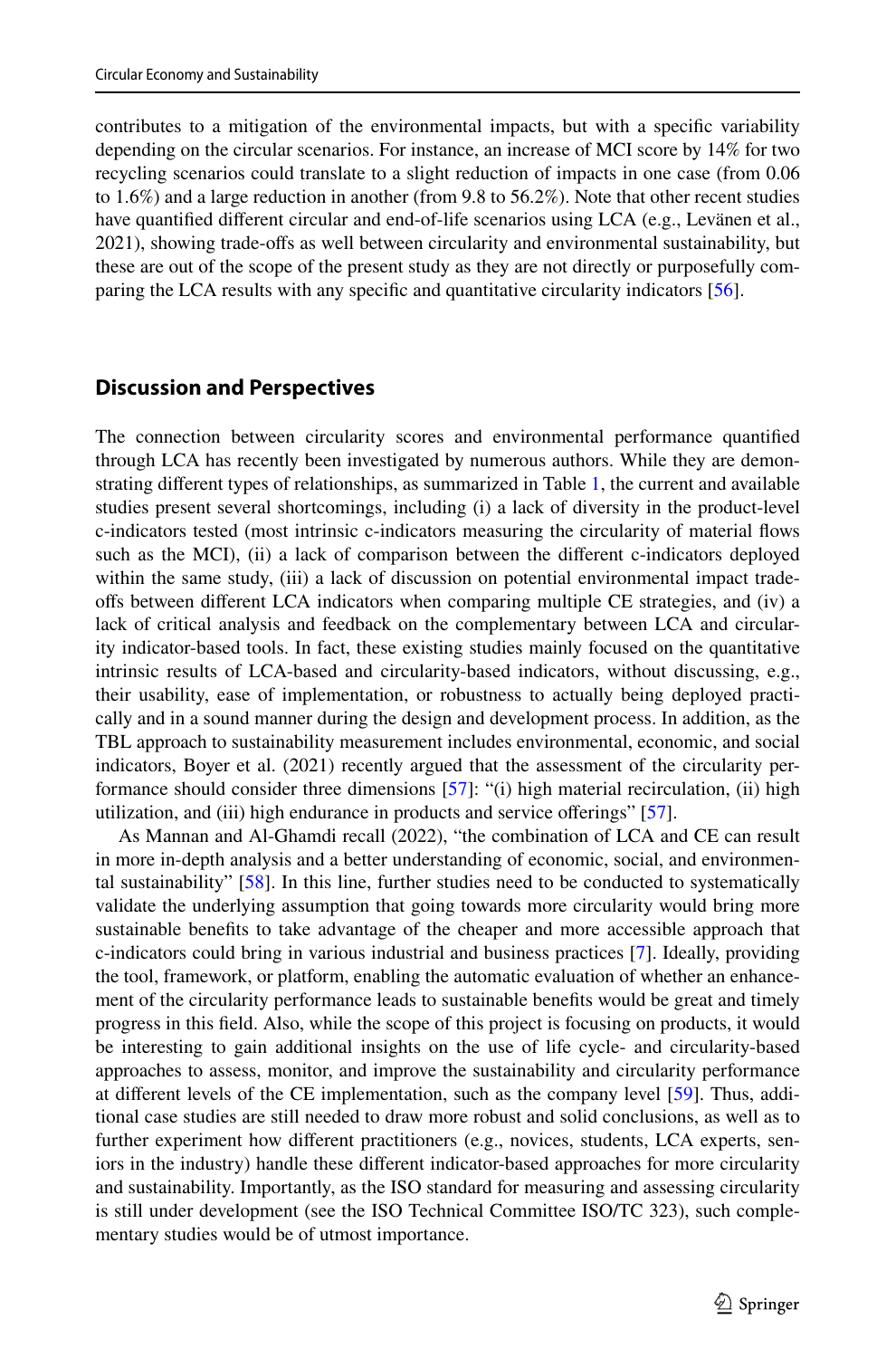With this background, Part II of this study expands on previous studies attempting to link quantitatively the circularity scores and the environmental performance. Concretely, to fll the gaps of existing studies, 18 life cycle assessment midpoint indicators, nine product circularity indicators, and 50+ sustainability indicators are computed and compared, in all, by 38 groups of four to fve engineering students over two consecutive classes. To compare the outputs generated by these indicators, the engineering students had the same dataset to quantify the performance of three diferent products of the same product family: a conventional gasoline walk-behind lawn mower, an electric walk-behind lawn mower, and an electric autonomous lawn mower. Last but not least, practical recommendations and guidance on how to combine existing approaches are given and justifed thanks to the new insights generated by this project, including comparative quantitative results combined with qualitative feedback and critical analysis from engineering students.

**Author Contribution** Michael Saidani: Conceptualization; data curation; formal analysis; investigation; methodology; writing (original draft); writing (review and editing). Harrison Kim: supervision; validation; writing (review and editing).

**Data Availability** Available on demand.

**Code Availability** Not applicable.

## **Declarations**

**Ethics Approval** Not applicable.

**Consent to Participate** Not applicable.

**Consent for Publication** Not applicable.

**Confict of Interest** The authors declare no competing interests.

# **References**

- <span id="page-11-0"></span>1. Walker AM, Opferkuch K, Roos Lindgreen E, Raggi A, Simboli A, Vermeulen WJ, Caeiro S, Salomone R (2021) What is the relation between circular economy and sustainability? Answers from frontrunner companies engaged with circular economy practices. Circ Econ Sust 1–28
- <span id="page-11-1"></span>2. Sauvé S, Bernard S, Sloan P (2016) Environmental sciences, sustainable development and circular economy: Alternative concepts for trans-disciplinary research. Environ Dev 17:48–56
- <span id="page-11-2"></span>3. Panchal R, Singh A, Diwan H (2021) Does circular economy performance lead to sustainable development?–A systematic literature review. J Environ Manage 293:112811
- <span id="page-11-3"></span>4. Oliveira M, Miguel M, van Langen SK, Ncube A, Zucaro A, Fiorentino G, Passaro R, Santagata R, Coleman N, Lowe BH, Ulgiati S (2021) Circular economy and the transition to a sustainable society: integrated assessment methods for a new paradigm. Circ Econ Sust 1(1):99–113
- <span id="page-11-4"></span>5. Walzberg J, Lonca G, Hanes R, Eberle A, Carpenter A, Heath GA (2020) Do we need a new sustainability assessment method for the circular economy? A critical literature review. Front Sustain 1:12
- <span id="page-11-5"></span>6. Vargas-Gonzales M (2017) Evaluating circular economy projects with LCA. Quantis, Report, March 2017
- <span id="page-11-6"></span>7. Linder M, Boyer RH, Dahllöf L, Vanacore E, Hunka A (2020) Product-level inherent circularity and its relationship to environmental impact. J Clean Prod 260:121096
- <span id="page-11-7"></span>8. Sehnem S, Kuzma E, Julkovsky DJ, Frare MB, Vazquez-Brust D (2021) Megatrends in circular economy: avenues for relevant advancements in organizations. Circ Econ Sust 1(1):173–208
- <span id="page-11-8"></span>9. Korhonen J, Nuur C, Feldmann A, Birkie SE (2018) Circular economy as an essentially contested concept. J Clean Prod 175:544–552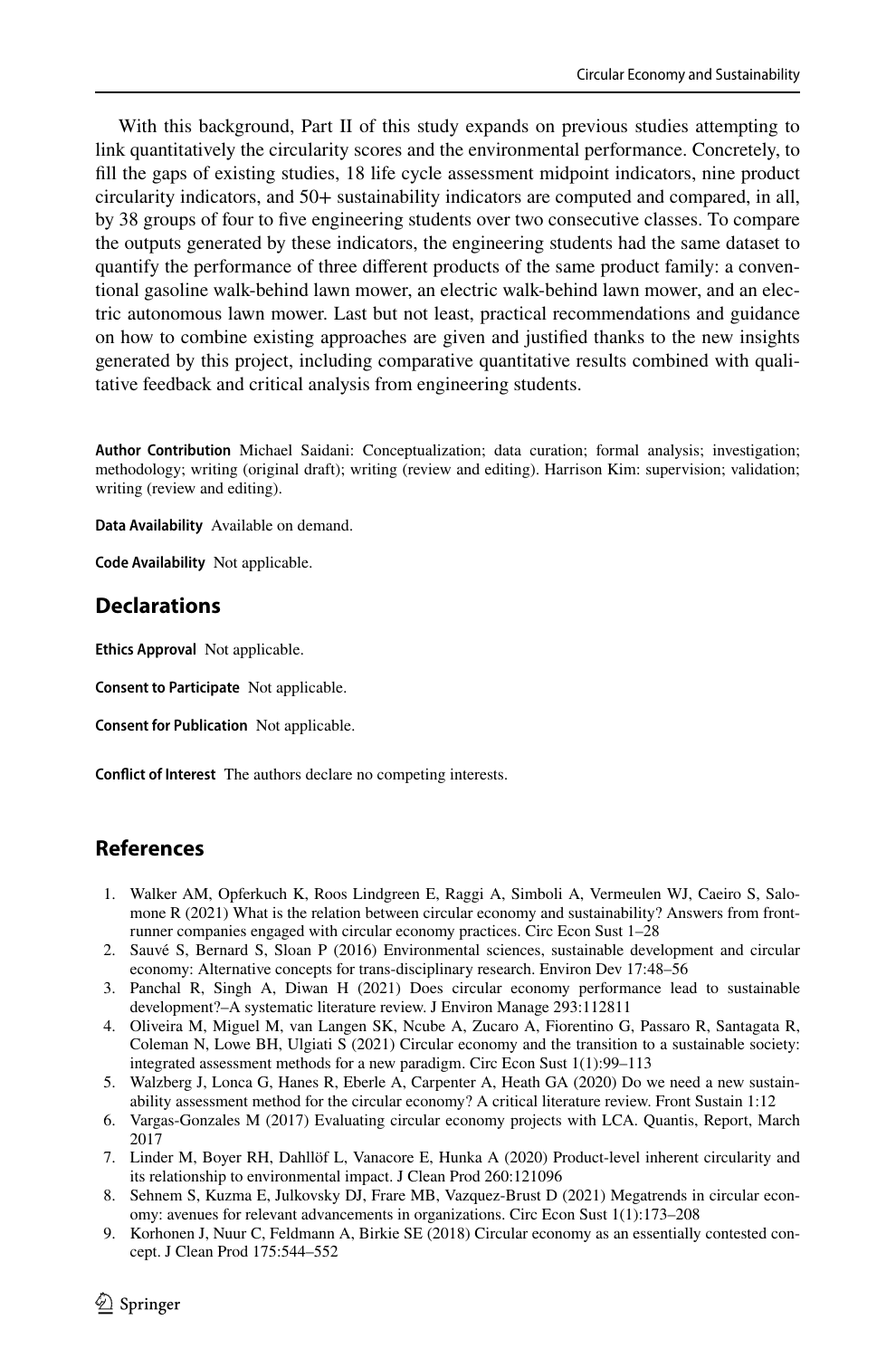- <span id="page-12-0"></span>10. Harris S, Martin M, Diener D (2021) Circularity for circularity's sake? Scoping review of assessment methods for environmental performance in the circular economy. Sustain Prod Consum 26:172–186
- <span id="page-12-1"></span>11. International Organization for Standardization (2006) ISO 14040: 2006 Environmental management - Life cycle assessment - Principles and framework. In: ISO 14000 International Standards Compendium. Genève, Switzerland
- <span id="page-12-2"></span>12. International Organization for Standardization (2006) ISO 14044:2006 Environmental management - Life cycle assessment - Requirements and guidelines. In: ISO 14000 International Standards Compendium. Genève, Switzerland
- <span id="page-12-3"></span>13. Finkbeiner M, Inaba A, Tan R, Christiansen K, Klüppel HJ (2006) The new international standards for life cycle assessment: ISO 14040 and ISO 14044. Int J Life Cycle Assess 11(2):80–85
- <span id="page-12-4"></span>14. Saidani M, Pan Z, Kim H, Wattonville J, Greenlee A, Shannon T, Yannou B, Leroy Y, Cluzel F (2021) Comparative life cycle assessment and costing of an autonomous lawn mowing system with human-operated alternatives: implication for sustainable design improvements. Int J Sustain Eng 14(4):704–24
- <span id="page-12-5"></span>15. Bhander GS, Hauschild M, McAloone T (2003) Implementing life cycle assessment in product development. Environ Prog 22(4):255–267
- 16. Kloepfer W (2008) Life Cycle Sustainability Assessment of Products (with Comments by Helias A. Udo de Haes, p. 95). Int J Life Cycle Assess 13(2):89–95
- <span id="page-12-6"></span>17. Laurin L, Amor B, Bachmann TM, Bare J, Koffler C et al (2016) Life cycle assessment capacity roadmap (Sect. 1): decision-making support using LCA. Int J Life Cycle Assess 21(4):443–447
- <span id="page-12-7"></span>18. Huijbregts MAJ et al (2017) ReCiPe2016: a harmonised life cycle impact assessment method at midpoint and endpoint level. Int J Life Cycle Assess 22(2):138–147
- <span id="page-12-8"></span>19. International Reference Life Cycle Data System (ILCD) Handbook (2010) General guide for Life Cycle Assessment - Provisions and Action Steps. EUR 24378 EN. Publications Office of the European Union, Luxembourg, JRC58190
- <span id="page-12-9"></span>20. Ciroth A, Winter S, Berlin G (2014) openLCA 1.4 overview and frst steps. GreenDelta, Berlin
- <span id="page-12-10"></span>21. Frischknecht R, Rebitzer G (2005) The ecoinvent database system: a comprehensive web-based LCA database. J Clean Prod 13(13–14):1337–1343
- <span id="page-12-11"></span>22. Wernet G, Bauer C, Steubing B, Reinhard J, Moreno-Ruiz E, Weidema B (2016) The ecoinvent database version 3 (part I): overview and methodology. Int J Life Cycle Assess 21(9):1218–1230
- <span id="page-12-12"></span>23. Kravchenko M, Pigosso DC, McAloone TC (2019) Towards the ex-ante sustainability screening of circular economy initiatives in manufacturing companies: Consolidation of leading sustainability-related performance indicators. J Clean Prod 241:118318
- <span id="page-12-13"></span>24. Baitz M, Albrecht S, Brauner E, Broadbent C, Castellan G et al (2013) LCA's theory and practice: like ebony and ivory living in perfect harmony? Int J Life Cycle Assess 18(1):5–13
- <span id="page-12-14"></span>25. Cerdas F, Thiede S, Juraschek M, Turetskyy A, Herrmann C (2017) Shop-foor life cycle assessment. Procedia CIRP 61:393–398
- <span id="page-12-15"></span>26. Niero M, Kalbar PP (2019) Coupling material circularity indicators and life cycle based indicators: A proposal to advance the assessment of circular economy strategies at the product level. Resour Conserv Recycl 140:305–312
- <span id="page-12-16"></span>27. Sassanelli C, Rosa P, Rocca R, Terzi S (2019) Circular economy performance assessment methods: a systematic literature review. J Clean Prod 229:440–453
- <span id="page-12-17"></span>28. Finkbeiner M, Schau EM, Lehmann A, Traverso M (2010) Towards life cycle sustainability assessment. Sustainability 2(10):3309–3322
- <span id="page-12-18"></span>29. Fiksel JR, Eason T, Frederickson H (2012) A framework for sustainability indicators at EPA
- <span id="page-12-19"></span>30. Kravchenko M, Pigosso DC, McAloone TC (2020) A procedure to support systematic selection of leading indicators for sustainability performance measurement of circular economy initiatives. Sustainability 12(3):951
- <span id="page-12-20"></span>31. Saidani M, Kim H, Cluzel F, Leroy Y, Yannou B (2020) Product circularity indicators: what contributions in designing for a circular economy? Proceedings of the Design Society: DESIGN Conference 1:2129- 2138.<https://doi.org/10.1017/dsd.2020.76>
- <span id="page-12-21"></span>32. Parchomenko A, Nelen D, Gillabel J, Rechberger H (2019) Measuring the circular economy–A Multiple Correspondence Analysis of 63 metrics. J Clean Prod 210:200–216
- <span id="page-12-22"></span>33. Saidani M, Yannou B, Leroy Y, Cluzel F (2017) How to assess product performance in the circular economy? Proposed requirements for the design of a circularity measurement framework. Recycling 2:6
- 34. Saidani M, Yannou B, Leroy Y, Cluzel F (2017b) Hybrid top-down and bottom-up framework to measure products' circularity performance. International Conference on Engineering Design, ICED 17, Aug. 2017, Vancouver, Canada. DS 87-1, Vol 1: Resource Sensitive Design, Design Research Applications and Case Studies
- <span id="page-12-24"></span>35. Roos Lindgreen E, Salomone R, Reyes T (2020) A critical review of academic approaches, methods and tools to assess circular economy at the micro level. Sustainability 12(12):4973
- <span id="page-12-23"></span>36. Shahbazi S, Jönbrink AK, Hjort Jensen T, Pigosso DCA, McAloone TC (2020) Circular Product Design and Development: CIRCit Workbook 3. Technical University of Denmark, 44, ISBN: 978-87-7475-604-0